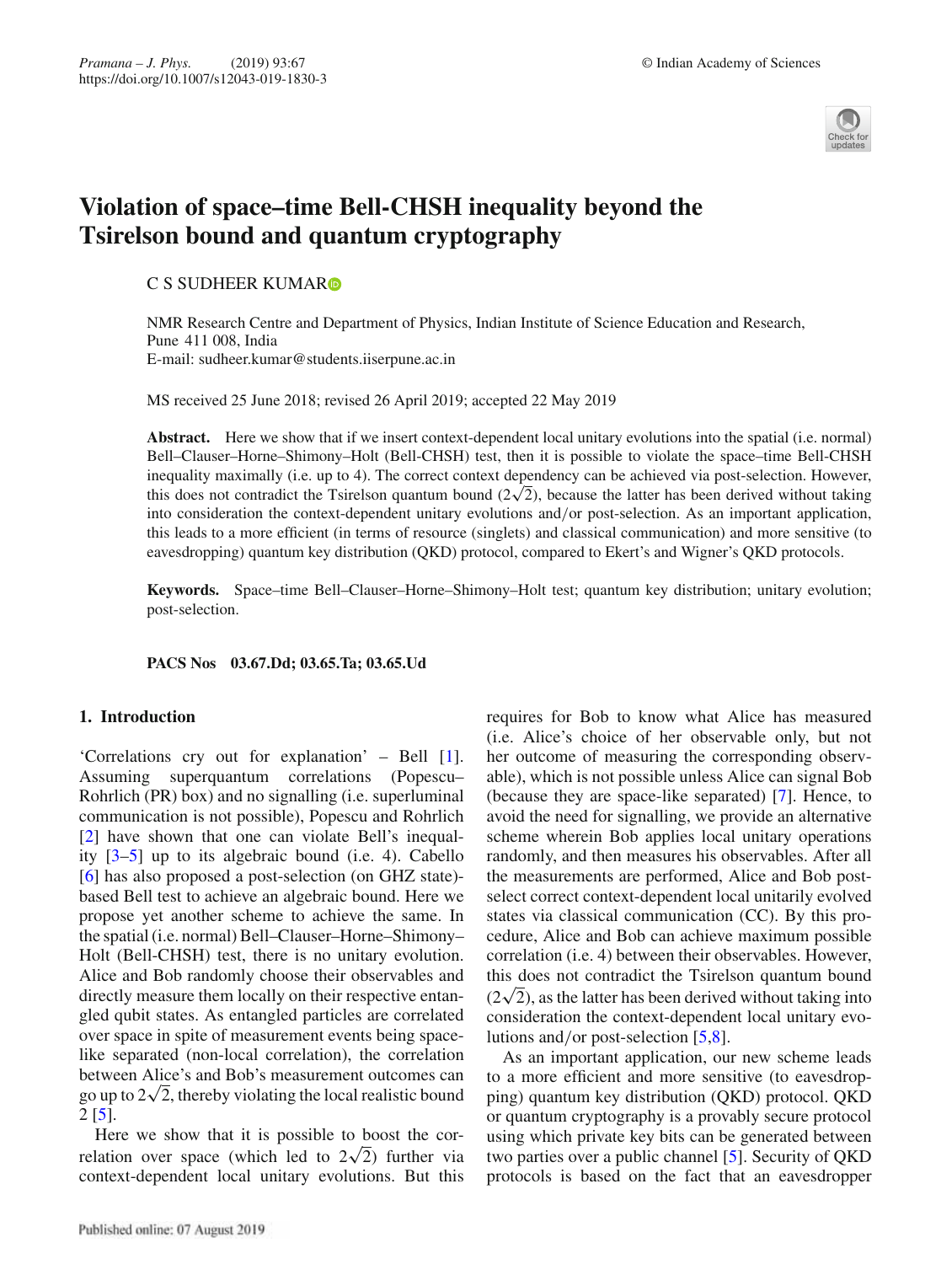cannot steal the information without disturbing the quantum state [9–23]. Suppose Alice wants to send Bob a secret message 'Hi'. They somehow have shared a secret key 'qw' (e.g. they met personally in the past and shared (but this is not always feasible) or via QKD). Alice mixes her secret message with the secret key (encryption) and obtains 'Hi +  $qw = rd'$ . Alice sends 'rd' to Bob over a public channel. Then Bob decrypts the message to retrieve the original secret message:  $\text{`rd} - \text{qw} = \text{Hi'}.$ 

There are many types of QKD protocols, chief among them are as follows: BB84 [24] and its variants (not based on Bell's theorem for security) [5,25–27], Ekert's [28] QKD protocol and its variants [29,30], and deviceindependent QKD protocols which use entanglement and/or violation of Bell's inequality for their security [9,23,31–34], QKD via orthogonal states [35,36], (semi)counterfactual QKD protocols [9,37–39], continuous variable QKD protocols [9,40–44] and doing QKD considering noise in the channel [45,46].

Our space–time (ST) QKD protocol exploits violation of Bell's inequality for security. In our ST QKD protocol, half of the total resource (singlets) corresponds to the correct context-dependent unitarily evolved states. A small randomly chosen subset of this is utilised to test for eavesdropping, and the remaining large portion is utilised for secret key bits generation. We are going to show that our ST QKD protocol is more efficient (in terms of resource (singlets) and CC required to generate a given amount of secret key bits), and more sensitive (to eavesdropping) than Ekert's and Wigner's QKD protocols. QKD has become important, because the security of public key distribution protocols, like RSA, is under threat with the advent of quantum computers, which can find the prime factors of large numbers in polynomial time (Shor's algorithm) [5,47].

In §2 we describe the ST Bell-CHSH test using postselection. In §3 we propose our ST QKD protocol and compare it with the other existing QKD protocols, and finally we summarise and conclude in §4.

## **2. ST Bell-CHSH test**

Let Alice and Bob share *N* number of singlets:

$$
|S_0\rangle = (|01\rangle - |10\rangle)/\sqrt{2} = -(|+-\rangle - |-+\rangle)/\sqrt{2},
$$

where  $|0\rangle$ ,  $|1\rangle$  are eigenkets of Pauli-*z* matrix  $\sigma_z$  with eigenvalues +1, -1, respectively, and  $|\pm\rangle$  = (|0)  $\pm$  $|1\rangle/\sqrt{2}$ . Alice's and Bob's clocks are synchronised and their measurement events are space-like separated. At time  $t = t_j^A$ , Alice measures locally the observable

$$
A = \sigma_z \otimes I \quad \text{or} \quad C = \sigma_x \otimes I
$$

on her *j*th qubit state (i.e. she measures  $\sigma_z$  or  $\sigma_x$  on her qubit state), according to the outcome of an unbiased coin toss,  $j = 1, 2, ..., N$ , *I* is the  $2 \times 2$  identity matrix. Immediately after Alice's measurement, Bob applies the unitary operator

$$
U_{\pm y} = \exp\left(\mp i\frac{\pi}{4}\frac{\sigma_y}{2}\right) \tag{1}
$$

to his *j*th qubit state where  $U_k$  is chosen randomly from the set  $\{U_{+y}, U_{-y}\}$  with probability  $\{1/2, 1/2\}$ , respectively,  $j = 1, 2, \ldots, N$ . Then at time  $t = t_j^B (\gt t_j^A)$ , Bob measures locally the observable

$$
B = -I \otimes (\sigma_z + \sigma_x)/\sqrt{2}
$$
  
or 
$$
D = I \otimes (\sigma_z - \sigma_x)/\sqrt{2}
$$

on his *j*th qubit state, according to the outcome of an unbiased coin toss,  $j = 1, 2, \ldots, N$  [5].

Bob knows each of the *N* number of  $t_j^A$ 's. As collapse is instantaneous (which is evident from the violation of spatial Bell-CHSH inequality [48,49]), Bob can carry out his operations immediately after Alice measures. We have the following eigenvalue equations:

$$
\sigma_z|0\rangle = |0\rangle, \quad \sigma_z|1\rangle = -|1\rangle, \quad \sigma_x|\pm\rangle = \pm|\pm\rangle,
$$
  

$$
\frac{-(\sigma_z + \sigma_x)}{\sqrt{2}}|\pm\rangle_B = \pm|\pm\rangle_B,
$$
  

$$
\frac{\sigma_z - \sigma_x}{\sqrt{2}}|\pm\rangle_D = \pm|\pm\rangle_D,
$$
 (2)

where

$$
|+\rangle_B = \cos(\theta_1/2)|0\rangle + e^{i\pi} \sin(\theta_1/2)|1\rangle,
$$
  
\n
$$
|-\rangle_B = \cos(\theta_2/2)|0\rangle + \sin(\theta_2/2)|1\rangle,
$$
  
\n
$$
|+\rangle_D = \cos(\theta_2/2)|0\rangle + e^{i\pi} \sin(\theta_2/2)|1\rangle,
$$
  
\n
$$
|-\rangle_D = \cos(\theta_1/2)|0\rangle + \sin(\theta_1/2)|1\rangle.
$$
 (3)

 $\theta_1 = \pi - \pi/4$ ,  $\theta_2 = \pi/4$ . Quantum mechanically, the values of measurement outcomes *a*, *c*, *b*, *d* (=  $\pm$ 1, the eigenvalues) of observables *A*,*C*, *B*, *D*, respectively, are not preassigned before the measurement process. *b*, *d* depends on Alice's choice of observable, even though their measurement events are space-like separated. Measurement creates reality [50–55].

When Alice measures *A* locally, if her qubit collapses to  $|0\rangle$  or  $|1\rangle$ , then Bob's qubit always collapses instantaneously to  $|1\rangle$  or  $|0\rangle$ , respectively (spatial correlation due to entanglement). Similarly, when Alice measures *C* locally, if her qubit collapses to  $|\pm\rangle$ , then Bob's qubit collapses to  $|\mp\rangle$ .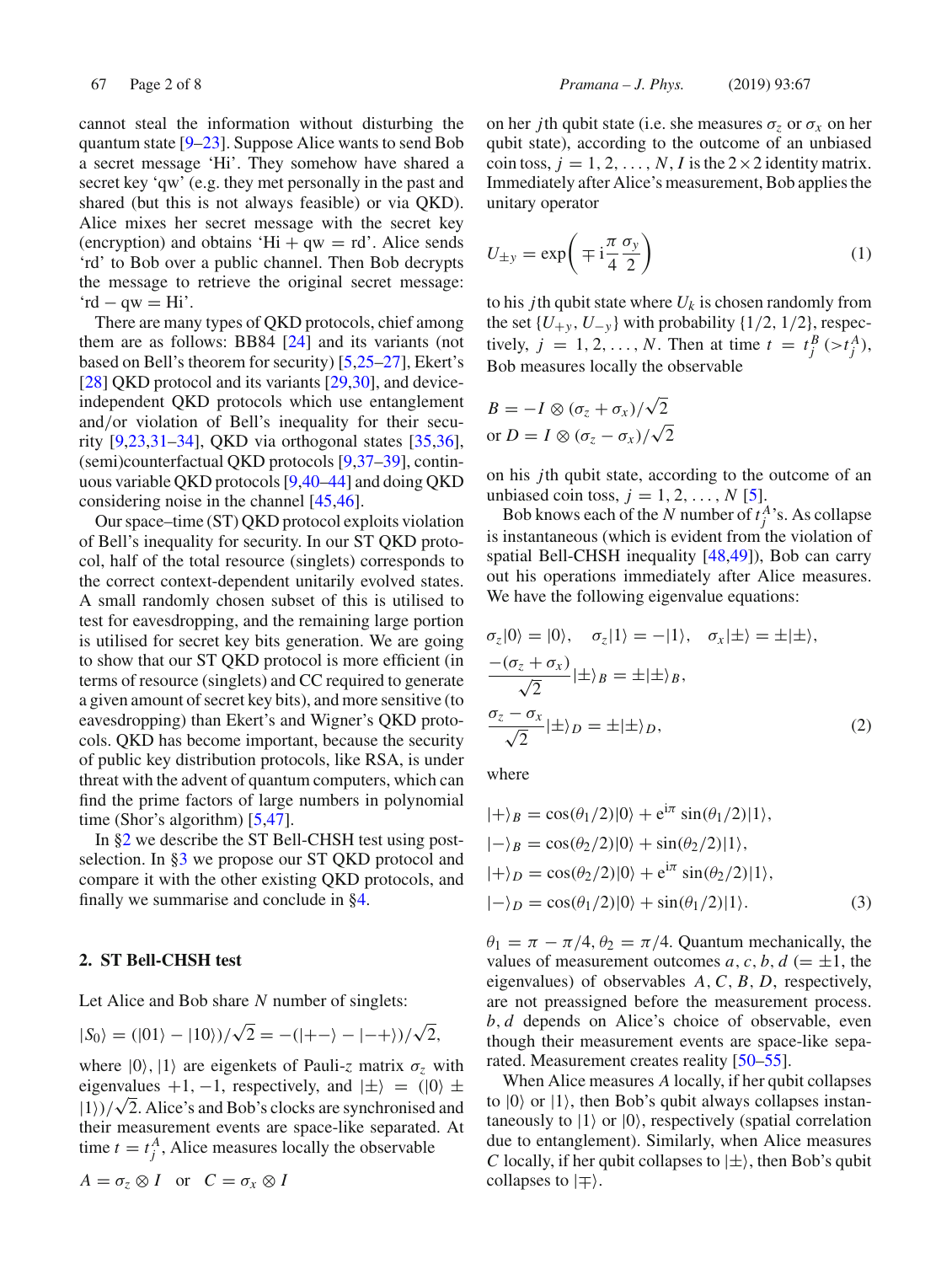## 2.1 *Post-selected perfectly (anti)correlated subensembles*

After *N* measurements, they select (via CC) the following four (out of eight) subensembles  $(\mathscr{E}_i, i)$ 1, 2, 3, 4) which correspond to applying correct contextdependent local unitary evolutions  $(U_{\pm y})$ :

 $(\mathscr{E}_1)$  Alice had measured A, then Bob had evolved his qubit state under the unitary  $U_{+\nu}$  (i.e. counterclockwise rotation about the *y*-axis by 45◦ on the Bloch sphere) to get  $U_{+y}|1\rangle = |+\rangle_B$  or  $U_{+y}|0\rangle = |-y|_B$ , and then Bob had measured *B*. Then the product of measurement outcomes becomes  $ab = +1 \times +1 = 1$  or  $ab =$  $-1 \times -1 = 1$ . Hence knowing *b*, Bob can know  $a$ , i.e.  $a = b$  (perfectly correlated). Hence  $\langle A(t^A)B_1(t^B) \rangle = 1 = ab_1$ , where  $B_i, D_i$ represent the association of *B*, *D*, respectively, with unitary evolution  $U_{\mu_i}$ ,  $i = 1, 2, \mu_1$  $+y, \mu_2 = -y$ , and  $b_i, d_i$  are measurement outcomes corresponding to  $B_i$ ,  $D_i$ , respectively,  $i = 1, 2$ . More rigorously, the joint probability of Alice getting outcome *a* in a measurement of *A* and Bob, after applying  $U_{+y}$ , getting outcome *b* in a measurement of *B* is given by

$$
p(a, b|U_{+y})
$$
  
= Tr( $\mathcal{B}_b^{(2)} U_{+y}^{(2)} \mathcal{A}_a^{(1)} \rho_0 \mathcal{A}_a^{(1)} (U_{+y}^{(2)})^{\dagger}$ ) (4)  
[56,57], where  $a, b = +1, -1, \rho_0 = |S_0\rangle\langle S_0|$ ,  
 $\mathcal{A}_{+1}^{(1)} = |0\rangle\langle 0| \otimes I, \quad \mathcal{A}_{-1}^{(1)} = |1\rangle\langle 1| \otimes I,$ 

$$
\mathcal{B}_{\pm 1}^{(2)} = I \otimes |\pm\rangle_B \langle \pm |_B, \quad U_{\pm y}^{(2)} = I \otimes U_{\pm y},
$$

$$
\Rightarrow \langle A(t^A)B_1(t^B) \rangle
$$

$$
= \sum_{a,b} p(a,b|U_{+y}) ab = 1 = ab_1, \quad (5)
$$

where

$$
p(a = +1, b = +1|U_{+y})
$$
  
=  $p(a = -1, b = -1|U_{+y}) = 1/2,$   

$$
p(a = +1, b = -1|U_{+y})
$$
  
=  $p(a = -1, b = +1|U_{+y}) = 0.$ 

 $(\mathscr{E}_2)$  Alice had measured A, then Bob had evolved his qubit state under the unitary *U*−*<sup>y</sup>* (i.e. clockwise rotation about the *y*-axis by 45◦ on the Bloch sphere) to get  $U_{-\nu}|1\rangle = |-\rangle_D$  or  $U_{-\nu}|0\rangle =$  $|+\rangle_D$ , and then he had measured *D*. Then the product of measurement outcomes becomes  $ad = +1 \times -1 = -1$  or  $ad = -1 \times +1 = -1$ .  $\Rightarrow$  *a* =  $-d$  (perfectly anticorrelated). Hence

 $\langle A(t^A)D_2(t^B) \rangle = -1 = ad_2$ . More rigorously, the joint probability of Alice getting outcome *a* in a measurement of *A* and Bob, after applying  $U_{-\nu}$ , getting outcome *d* in a measurement of *D* is given by

$$
p(a, d|U_{-y})
$$
  
= Tr( $\mathscr{D}_d^{(2)} U_{-y}^{(2)} \mathscr{A}_a^{(1)} \rho_0 \mathscr{A}_a^{(1)} (U_{-y}^{(2)})^{\dagger}$ ), (6)

where  $a, d = +1, -1$ , and

$$
\mathcal{D}_{\pm 1}^{(2)} = I \otimes |\pm\rangle_D \langle \pm |_D \Rightarrow \langle A(t^A)D_2(t^B) \rangle
$$
  
= 
$$
\sum_{a,d} p(a,d|U_{-y}) ad = -1 = ad_2, (7)
$$

where

$$
p(a = +1, d = +1|U_{-y})
$$
  
=  $p(a = -1, d = -1|U_{-y}) = 0$ ,  
 $p(a = +1, d = -1|U_{-y})$   
=  $p(a = -1, d = +1|U_{-y}) = 1/2$ .

 $(\mathscr{E}_3)$  Alice had measured *C*, then Bob had evolved his qubit state under the unitary  $U_{-y}$  to get  $U_{-\nu}|-\rangle = |+\rangle_B$  or  $U_{-\nu}|+\rangle = |-\rangle_B$ , and then he had measured *B*. Then the product of measurement outcomes becomes  $cb = +1 \times +1 =$ 1 or  $cb = -1 \times -1 = 1$ .  $\Rightarrow c = b$  (perfectly correlated). Hence  $\langle C(t^A)B_2(t^B) \rangle = 1 = cb_2$ . More rigorously, the joint probability of Alice getting outcome *c* in a measurement of *C* and Bob, after applying  $U_{-v}$ , getting outcome *b* in a measurement of *B* is given by

$$
p(c, b|U_{-y})
$$
  
= Tr( $\mathcal{B}_b^{(2)} U_{-y}^{(2)} \mathcal{C}_c^{(1)} \rho_0 \mathcal{C}_c^{(1)} (U_{-y}^{(2)})^{\dagger}$ ), (8)  
where  $c, b = +1, -1$ , and

$$
\mathcal{C}_{\pm 1}^{(1)} = |\pm\rangle\langle\pm| \otimes I \Rightarrow \langle C(t^A)B_2(t^B) \rangle
$$
  
= 
$$
\sum_{c,b} p(c,b|U_{-y})cb = 1 = cb_2,
$$
 (9)

where

$$
p(c = +1, b = +1|U_{-y})
$$
  
=  $p(c = -1, b = -1|U_{-y}) = 1/2,$   

$$
p(c = +1, b = -1|U_{-y})
$$
  
=  $p(c = -1, b = +1|U_{-y}) = 0.$ 

 $(\mathscr{E}_4)$  Alice had measured *C*, Bob had evolved his qubit state under the unitary  $U_{+y}$  to get  $U_{+y}$  |− $\rangle$  $= |+\rangle_D$  or  $U_{+y}|+\rangle = |-\rangle_D$ , and then he had measured *D*. Then the product of measurement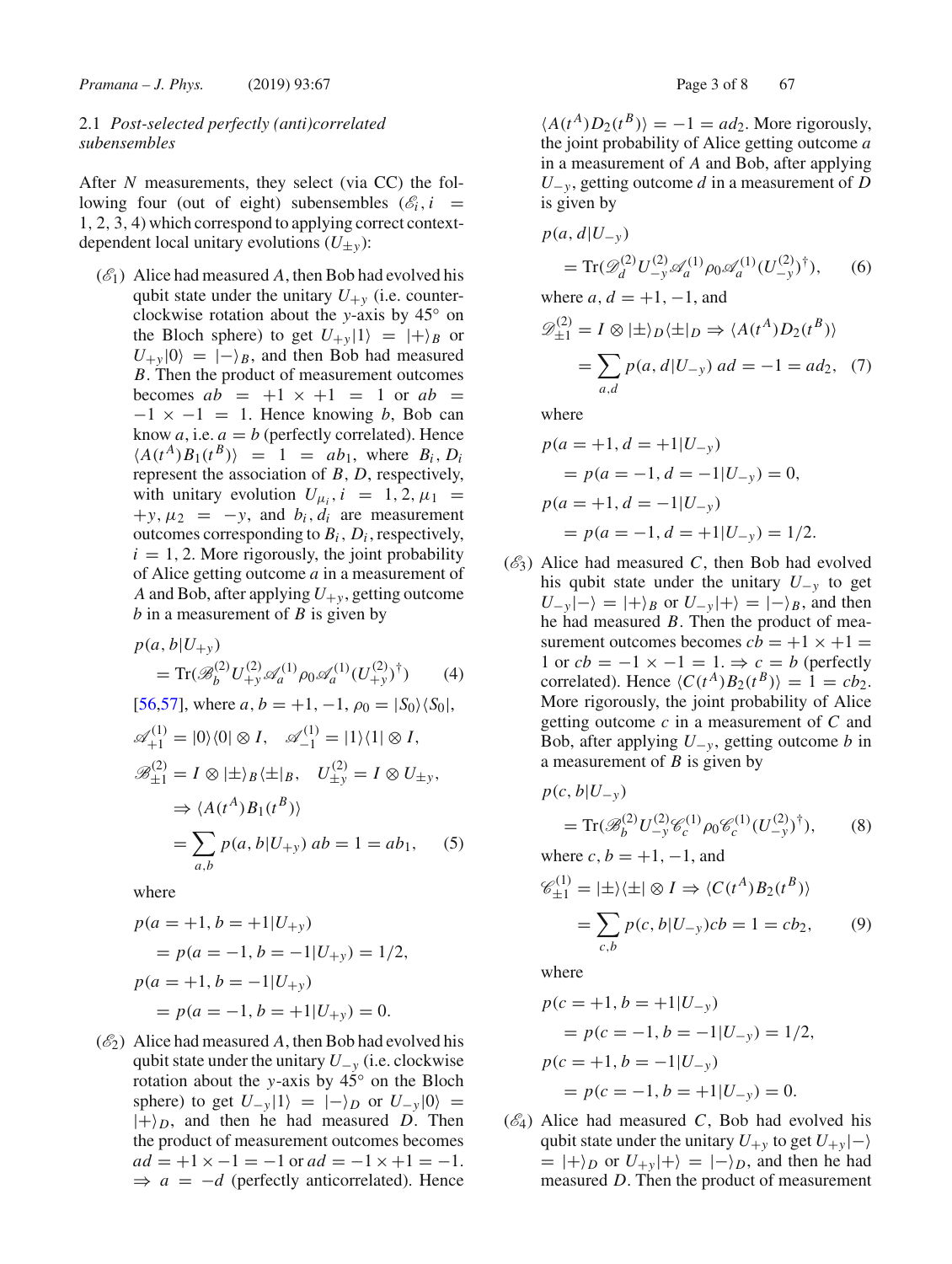outcomes becomes  $cd = +1 \times +1 = 1$  or  $cd = -1 \times -1 = 1. \Rightarrow c = d$  (perfectly correlated). Hence  $\langle C(t^A)D_1(t^B) \rangle = 1 = cd_1$ . More rigorously, the joint probability of Alice getting outcome *c* in a measurement of *C* and Bob, after applying  $U_{+y}$ , getting outcome *d* in a measurement of *D* is given by

$$
p(c, d|U_{+y})
$$
  
= Tr( $\mathscr{D}_d^{(2)} U_{+y}^{(2)} \mathscr{C}_c^{(1)} \rho_0 \mathscr{C}_c^{(1)} (U_{+y}^{(2)})^{\dagger}$ ), (10)

where

$$
c, d = +1, -1 \Rightarrow \langle C(t^A)D_1(t^B) \rangle
$$
  
= 
$$
\sum_{c,d} p(c, d|U_{+y})cd = 1 = cd_1,
$$
 (11)

and

$$
p(c = +1, d = +1|U_{+y})
$$
  
=  $p(c = -1, d = -1|U_{+y}) = 1/2,$   

$$
p(c = +1, d = -1|U_{+y})
$$
  
=  $p(c = -1, d = +1|U_{+y}) = 0.$ 

Now substituting the above expectation values into the ST Bell-CHSH term, we obtain

$$
\langle I_Q \rangle = \langle A(t^A)B_1(t^B) \rangle + \langle C(t^A)B_2(t^B) \rangle
$$

$$
+ \langle C(t^A)D_1(t^B) \rangle - \langle A(t^A)D_2(t^B) \rangle = 4
$$

$$
= ab_1 + cb_2 + cd_1 - ad_2 = I_Q,
$$
(12)

which is the maximum possible violation of classical (local) upper bound 2. *IQ* takes only one value, i.e. 4. Hence  $\langle I_Q \rangle = I_Q = 4$  (i.e. there is no variance/error in experimentally evaluating the expectation value).  $I_Q$  = 4 does not contradict the Tsirelson bound (2 $\sqrt{2}$ ) [5,8], because local unitary evolutions are involved, and Alice and Bob are post-selecting the correct contextdependent local unitarily evolved subensembles. Both of these are not considered in deriving the Tsirelson bound.

There are two context dependencies here: (1) Whether Bob measures *B* in the context of *A* or in the context of *C* (*A* and *C* do not commute). This context dependency manifests as non-local correlation over space, as measurement events are space-like separated [50,51,54,55]. Similar is the context dependency for *D*. This results in  $2 < \langle I_Q \rangle \leq 2\sqrt{2}$ . (2) The context-dependent local unitary operations that Bob applies to his qubit states, as described above. This boosts the non-local correlation over space that is already present, to the maximum extent possible. If there was no non-local correlation over space (like in classical scenario), then unitary evolution cannot boost the correlation any further. Hence, even though there is no entanglement during unitary evolution, we are able to boost the correlation as there was entanglement (correlation) prior to unitary evolution. The state of Bob's qubit gets maximally (anti)correlated (with respect to measurement outcomes) with that of Alice's, as Bob applies  $U_{\pm y}$ . This results in  $2\sqrt{2} < \langle I_Q \rangle \leq 4$ . In other words, during unitary evolution, Bob's qubit evolves into such a state that measurement outcomes of Alice and Bob gets perfectly (anti)correlated.

As the singlet state  $|S_0\rangle$  is Bell non-local, it is also Einstein–Podolsky–Rosen (EPR) steerable. This is because the Bell non-locality implies EPR steerability [58–60]. Further in our protocol, Alice and Bob use CC for post-selecting the correct context-dependent local unitarily evolved subensembles, and Bob uses local unitary operations only. Hence, the operations used by Alice and Bob (i.e. local operation with classical communication (LOCC)) are the natural free operations of the resource theory of entanglement [61].

Further, note that if we calculate the expectation values without post-selecting the strongly correlated subensembles, then we obtain  $\langle I_O \rangle$  = 2. This is because the strong correlation built up due to correct context-dependent  $U_{\pm y}$  is destroyed by the wrong context-dependent  $U_{\pm y}$ . If we do not apply  $U_{\pm y}$  at all, then we get  $\langle I_Q \rangle = 2\sqrt{2}$  [5].

## **3. A more efficient and more sensitive ST QKD protocol**

In the aforementioned ST Bell-CHSH test, Alice and Bob use a small portion of subensembles  $\mathscr{E}_1-\mathscr{E}_4$  to test for eavesdropping/noise in the quantum channel. The remaining large portion of the subensembles  $\mathscr{E}_1-\mathscr{E}_4$  is used for secret key bits generation. Note that to separate the subensembles  $\mathscr{E}_1-\mathscr{E}_4$  from  $\mathscr{E}_5-\mathscr{E}_8$  (which correspond to states evolved under wrong context-dependent  $U_{\pm y}$ ), they need to publicly announce only their sequence of random choice of observables, and Bob's sequence of random choice of  $U_{+y}$ ,  $U_{-y}$ , but not their measurement outcomes.

### 3.1 *Test for eavesdropping*

Alice and Bob test for eavesdropping as follows: They publicly announce a few sets of measurement outcomes chosen randomly from the subensembles  $\mathscr{E}_1-\mathscr{E}_4$ , and look for their perfect correlation ( $a = b_1, c = b_2$ ,  $c = d_1$ ) and perfect anticorrelation  $(a = -d_2)$ . Perfect correlation/anticorrelation in each set of measurement outcomes is possible if and only if particles were maximally entangled in each set (which implies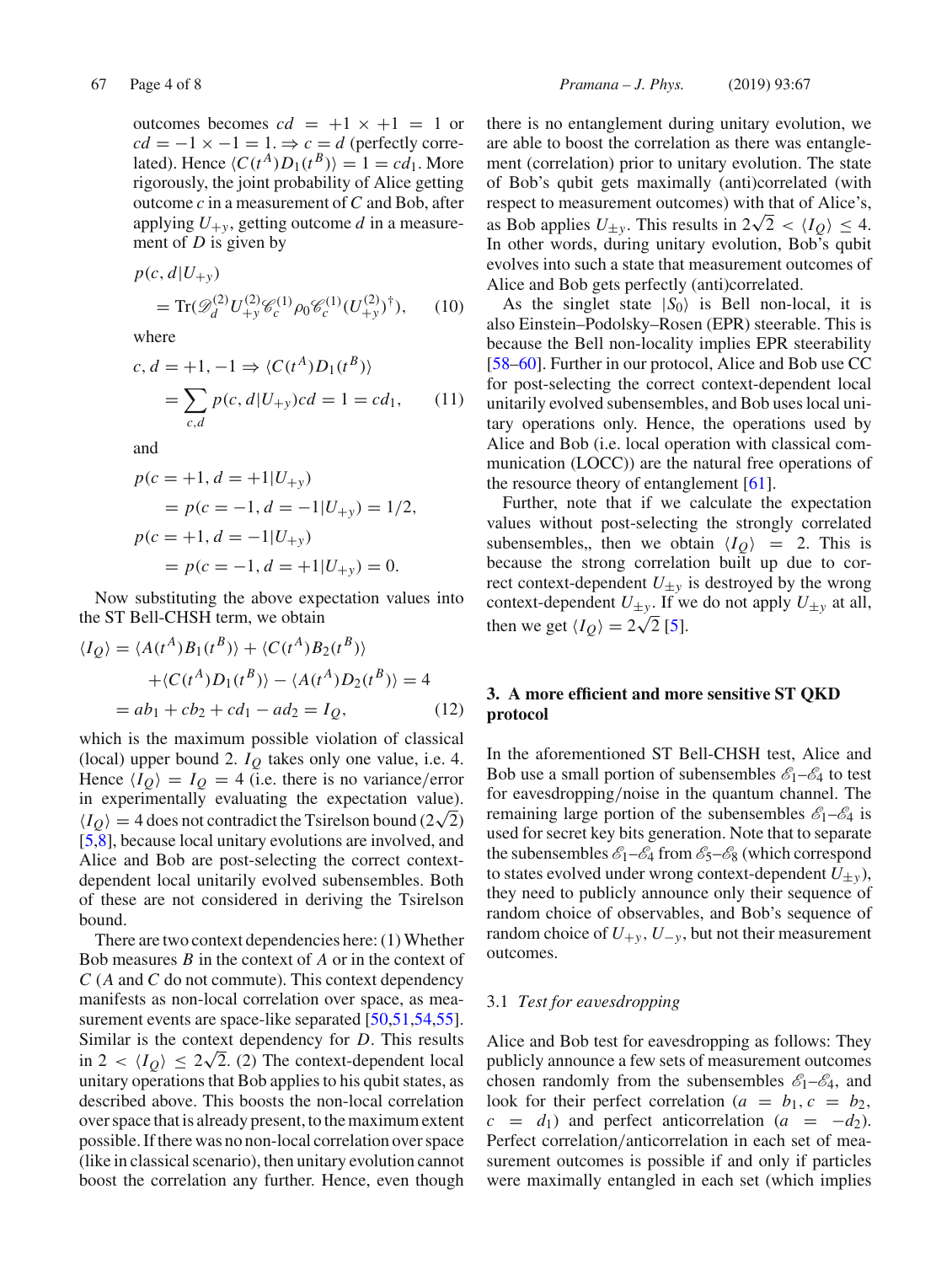no eavesdropping). They can also look for  $\langle I_O \rangle = 4$ , as it does not require an ensemble (∵  $\langle I_Q \rangle = I_Q$  (eq. (12)), and hence a minimum of four sets of measurement outcomes are sufficient to calculate  $\langle I_O \rangle$ , unlike in Ekert's and Wigner's protocols which require an ensemble of large number of sets of measurement outcomes (table 1). If they obtain a perfect correlation/anticorrelation in more than, say, *n* (threshold value considering noise in the channel) sets of measurement outcomes, then they can safely conclude that there was no eavesdropping, and hence they can generate secret key bits. Else they have to discard the keys and start afresh.

#### 3.2 *Secret key bits generation*

If there was no eavesdropping, then they can generate secret key bits using the remaining large portion of subensembles  $\mathscr{E}_1-\mathscr{E}_4$  (whose outcomes are not publicly announced) as follows: Bob knows whether *B* has been measured in the context of *A* or *C*. Similarly *D*. Further  $a = b_1$ ,  $c = b_2$ ,  $c = d_1$  (perfectly correlated). Hence, both Alice's and Bob's measurement outcomes will be either  $+1$  or  $-1$ . Hence, they directly obtain the keys, whereas  $a = -d_2$  (perfectly anticorrelated). Hence, if Alice's outcome is  $\pm 1$ , then Bob's outcome will be  $\mp 1$ . Hence, one of them has to invert to obtain the keys.

#### 3.3 *Amount of CC required*

*Ekert QKD protocol*: Alice and Bob use three observables each  $[25]$ . They assign 0, 1, 00 to their observables. Hence, each requires approximately  $N/3 + N/3 +$  $2N/3 = 4N/3$  bits of CC to publicly announce their sequence of random choice of observables. To test for eavesdropping, one of them has to announce their measurement outcomes of four subensembles out of nine, which requires  $4N/9$  bits of CC. Hence, the total CC required is  $28N/9 = 14M$  bits (because  $N = M/K$ where *K* and *M* are defined in table 1).

*Wigner QKD protocol*: Alice and Bob use two observables each  $[25]$ . They assign 0, 1 to their observables. Hence, each requires approximately  $N/2 + N/2 = N$ bits of CC to publicly announce their sequence of random choice of observables. To test for eavesdropping, one of them has to announce their measurement outcomes of three subensembles out of four, which requires  $3N/4$  bits of CC. Hence, total CC required is  $11N/4 =$ 11*M* bits.

*ST QKD protocol*: Alice and Bob use two observables each. Hence, each requires approximately  $N/2+N/2 =$ *N* bits of CC to publicly announce their sequence of random choice of observables. Further, Bob requires

 $N/2 + N/2 = N$  bits of CC to publicly announce his sequence of random choice of  $U_{+y}$ ,  $U_{-y}$ . They choose, say, first, last or middle  $\epsilon N$  out of  $N/2$  measurements which correspond to correct context-dependent unitarily evolved states to test for eavesdropping (no need to choose it randomly, because the *N*/2 measurements which correspond to correct context-dependent unitarily evolved states are themselves random). In fact, they can choose any consecutive  $\epsilon N$  out of  $N/2$  measurements which correspond to correct context-dependent unitarily evolved states to test for eavesdropping. Hence, one of them requires  $\epsilon N$  bits of CC to announce the corresponding measurement outcomes to test for eavesdropping. Hence total CC required is  $N(3 + \epsilon)$  =  $2M(3 + \epsilon)/(1 - 2\epsilon)$  bits.

*BB84 QKD protocol* (*a variant of BB84 with entangled photons* (*see ref.* [25])): Alice and Bob use two observables each [25]. Hence, each requires approximately  $N/2 + N/2 = N$  bits of CC to publicly announce their sequence of random choice of observables. To test for eavesdropping they require  $\epsilon N$  bits of CC as in ST QKD protocol. Hence, the total CC required is  $N(2 + \epsilon) = 2M(2 + \epsilon)/(1 - 2\epsilon)$  bits. These are tabulated in table 1.

#### 3.4 *Sensitivity to eavesdropping*

We define sensitivity  $\mathscr S$  of a protocol (which uses violation of Bell type of inequalities for its security) to

Table 1. Ek, Wi, ST, and B' stand for Ekert, Wigner, ST and BB84 QKD protocols, respectively. Fraction of the total resource distributed for various purposes (columns 2–5): key  $(K)$ := for secret key bits generation, test  $(T)$ := to test for eavesdropping, discard  $(D)$ := not used for anything, wastage  $(W = T + D)$ := total amount of wastage [25]. *N* is the number of singlets  $(|S_0\rangle)$ 's) required to generate *M* bits of secret key  $(M = NK)$ . CC:= total amount of CC (in bits) required to generate *M* bits of secret key (see §3.3).  $\mathscr{S}$  is the sensitivity to eavesdropping (eq.  $(13)$ ). First three QKD protocols are based on Bell's theorem. *E*:= requires an ensemble of large number of  $|S_0\rangle$ s to test for eavesdropping (see §3.1 and 3.4 for explanation).  $0 < \epsilon \ll 1/2$ .

|    | K                                          | T | D | W | $\overline{N}$ | <b>CC</b>                                                                                                                                                                                             | $\varphi$ |
|----|--------------------------------------------|---|---|---|----------------|-------------------------------------------------------------------------------------------------------------------------------------------------------------------------------------------------------|-----------|
|    | Ek 2/9 $\frac{4}{9}$ (E) $\frac{3}{9}$ 7/9 |   |   |   | $\frac{9M}{2}$ | 14M                                                                                                                                                                                                   | 0.41      |
|    | Wi 1/4 $\frac{3}{4}$ (E) 0 3/4             |   |   |   | 4M             | 11M                                                                                                                                                                                                   | 0.04      |
|    |                                            |   |   |   |                | ST $\frac{1}{2} - \epsilon$ $\epsilon$ $\frac{1}{2}$ $\frac{1}{2} + \epsilon$ $\frac{2M}{1 - 2\epsilon}$ $\frac{2M(3 + \epsilon)}{1 - 2\epsilon}$                                                     |           |
| B' |                                            |   |   |   |                | $\frac{1}{2}-\epsilon \hspace{0.1in} \epsilon \hspace{0.1in} \frac{1}{2} \hspace{0.1in} \frac{1}{2}+\epsilon \hspace{0.1in} \frac{2M}{1-2\epsilon} \hspace{0.1in} \frac{2M(2+\epsilon)}{1-2\epsilon}$ |           |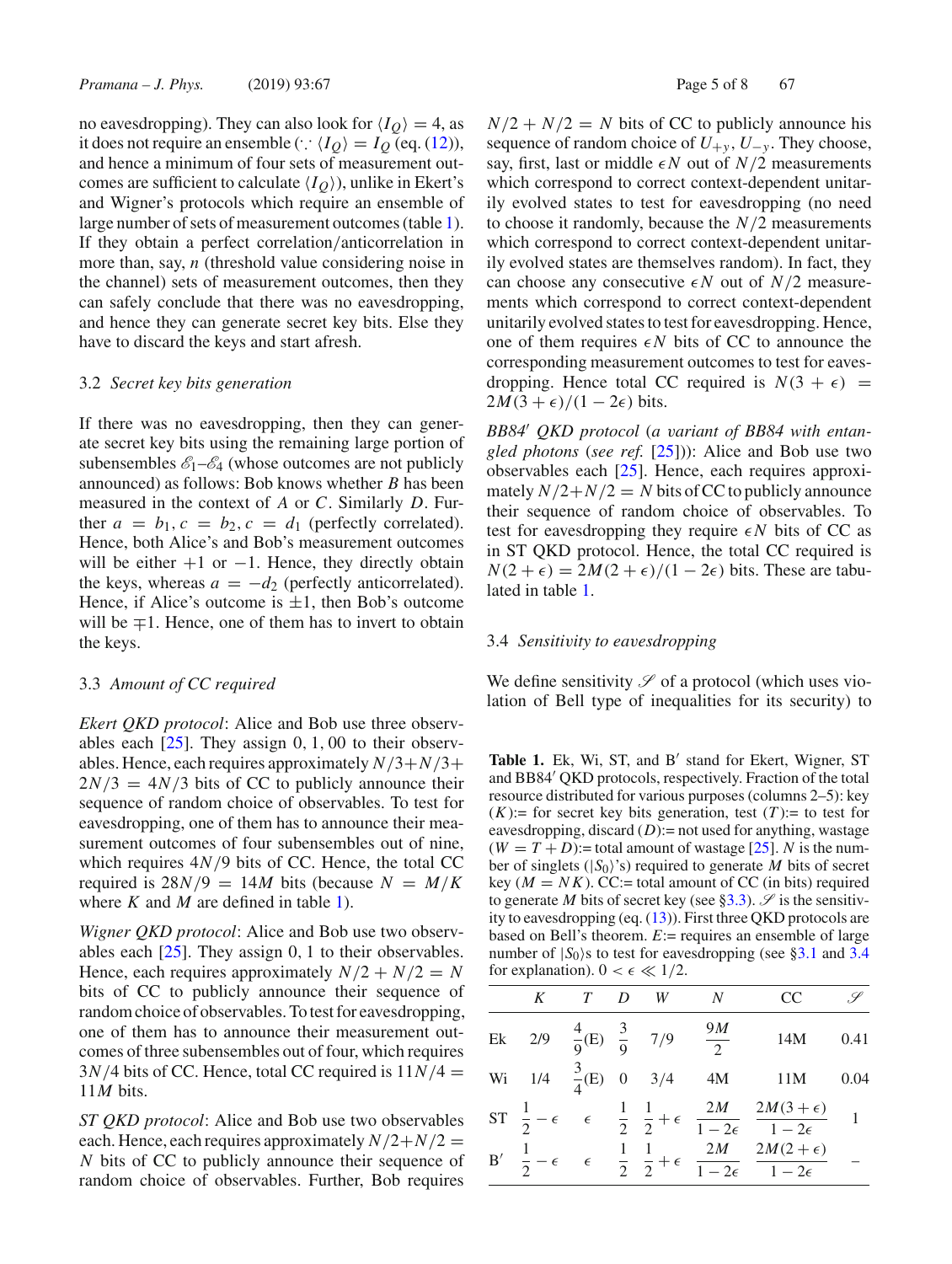$$
\mathcal{S} = \frac{\max\{|\langle I_Q \rangle|\} - |\text{Classical bound}|}{|\text{Algebraic bound}| - |\text{Classical bound}|}. \tag{13}
$$

If max $\{| \langle I_Q \rangle |} = |$ Classical bound, then  $\mathscr{S} = 0$ , i.e. not at all sensitive to eavesdropping as required. Greater the difference between quantum upper bound and classical upper bound, stronger is the non-classical/quantum correlation in the state. As quantum correlation is very sensitive to eavesdropping, grater violation of Bell type of inequalities implies more sensitivity for eavesdropping.

In Ekert's QKD protocol

 $max{|\langle I_Q \rangle|} = 2\sqrt{2}$ , |Classical bound| = 2,

 $|Algebraic bound| = 4$ 

and hence

 $\mathscr{S} = 0.414$  [25].

In Wigner's QKD protocol

 $\max\{| \langle I_Q \rangle |} = |-1/8|$ ,

|Classical bound $| = 0$ ,

|Algebraic bound $|=|-3|$ 

and hence

 $\mathscr{S} = 0.0417$  [25].

In our ST QKD protocol

 $max{|\langle I_O \rangle|} = 4$  (see eq.(12)),

|Classical bound $| = 2$ , |Algebraic bound $| = 4$ ,

and hence  $\mathscr{S} = 1$  (maximum sensitivity). These are tabulated in table 1.

A comparison of our ST QKD protocol with other QKD protocols is given in table 1. It is evident from the table that ST QKD protocol is more efficient (in terms of resource *N* and CC required to generate a given amount of secret key bits), and more sensitive (to eavesdropping) than Ekert's and Wigner's QKD protocols. This is achieved at the cost of introducing a simple local unitary evolution. ST is as efficient as BB84 in all aspects except in the CC required (but BB84 belongs to a different group, i.e. it is not based on Bell's theorem).

In Ekert's and Wigner's QKD protocols, the constraint  $T \times N \gg 1$  (*T*, *N* are defined in table 1) must be satisfied to kill the error/variance in calculating expectation values corresponding to Bell's inequality (hence large ensemble measurement is necessary). But it is not required in ST QKD protocol as the products  $ab_1 = +1$ ,  $cb_2 = +1$ ,  $cd_1 = +1$ ,  $ad_2 = -1$  (eq. (12)) always (i.e. no variance in these products), unlike in Ekert's and Wigner's QKD protocols. Hence, when *M* is small (i.e. only a small amount of secret key bits are required), only ST and BB84' are economical.

Further, we note that if Bob can store his qubit states in quantum memory till Alice publicly announces her sequence of random choice of measurement observables, then all entries in discard (*D*) column (table 1) can be made zero. Consequently, more key bits can be generated in Ekert, ST and BB84 . But storing quantum states against decoherence is a great challenge.

Finally, it is important to note that one can also observe the violation of Bell inequality greater than 2, and even up to its algebraic bound 4, due to loop holes (such as locality loop hole, detection or fair-sampling loop hole, using faked-state technique, etc.) in performing the Bell test as well [62–64]. However, in this paper, all our theoretical calculations are based on the assumption that there will not be any such loop holes in performing the Bell test. Hence, the algebraic bound 4, which we were able to achieve, was not due to any kind of such loop holes. Further, note that in our protocol, Alice and Bob are post-selecting with respect to their choice of measurement observables only, but not with respect to their measurement outcomes. In the ST-QKD protocol, Alice and Bob publicly announce their choice of measurement observables only, but not their measurement outcomes, and then post-select accordingly. Hence, the violation of Bell inequality, which Alice and Bob achieve (which is up to 4), is not due to fair-sampling loop hole (this corresponds to post-selecting with respect to measurement outcomes [64,65]). If it were so, then our protocol could not have been used for QKD.

### **4. Summary and conclusion**

We showed that if we insert context-dependent local unitary evolutions into the normal Bell test, then it is possible to violate ST Bell-CHSH inequality maximally (i.e. up to 4). The correct context dependency can be achieved via post-selection. We presented a scheme to boost the correlation over space to the maximum extent possible (i.e. 4) via local unitary evolutions and subsequent CC (i.e. post-selection). This does not contradict Tsirelson bound ( $2\sqrt{2}$ ), as the latter does not take into consideration unitary evolutions and/or post-selection. Further, we showed that this leads to a more efficient and more sensitive (to eavesdropping) ST QKD protocol. ST QKD protocol is far efficient and economical in terms of resource (singlets, CC) required to generate a given amount of secret key bits, than Ekert's and Wigner's QKD protocols. This can be achieved at the cost of introducing a simple local unitary evolution (i.e. ±45◦ rotation about the *y*-axis on the Bloch sphere).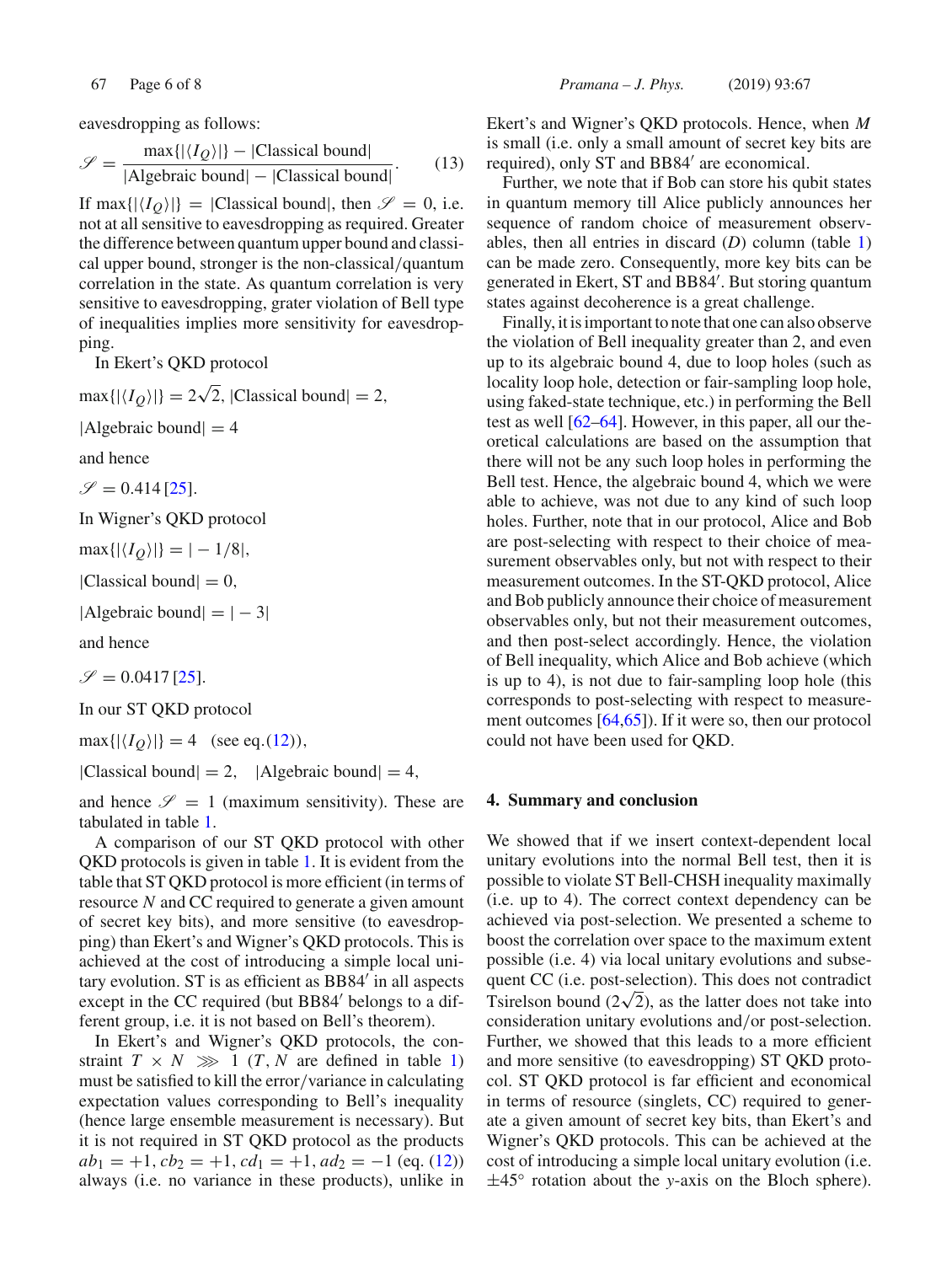*Pramana – J. Phys.* (2019) 93:67 **Page 7 of 8 67** Page 7 of 8 67

However, compared to BB84 (i.e. modified BB84), the ST QKD protocol is less efficient only in one aspect, i.e. CC required, and in other aspects it is the same as BB84 . We also showed that when the amount of secret key bits to be generated is small, only ST and BB84 QKD protocols are economical.

## **Acknowledgements**

The author acknowledges the useful discussions with Prof. T S Mahesh, Prof. R Srikanth, S Aravinda, Deepak Khurana, V S Anjusha and Soham Pal. Finally, he would like to thank anonymous referees for suggesting to quantify the amount of CC involved in various QKD protocols and for pointing out the fact that violation beyond Tsirelson bound is not due to any kind of possible loop holes in performing the Bell test.

#### **References**

- [1] J S Bell, *Speakable and unspeakable in quantum mechanics* (Cambridge University Press, Cambridge, 1989)
- [2] S Popescu and D Rohrlich, *Found. Phys*. **24(3)**, 379 (1994)
- [3] J S Bell, *Physics* **1**, 195 (1964)
- [4] J F Clauser, M A Horne, A Shimony and R A Holt, *Phys. Rev. Lett*. **23**, 880 (1969)
- [5] M A Nielsen and I L Chuang, *Quantum computation and quantum information* (Cambridge University Press, Cambridge, 2010), Cambridge Books Online
- [6] A Cabello, *Phys. Rev. Lett*. **88**, 060403 (2002)
- [7] C S Sudheer Kumar, A Biswas, A Sen(De) and U Sen, arXiv:1903.12096v1 [quant-ph] (March 2019)
- [8] B S Cirel'son, *Lett. Math. Phys.* **4(2)**, 93 (1980)
- [9] A S Hejamadi, A Pathak and R Srikanth, *Quanta* **6(1)**, 1 (2017)
- [10] M Pawłowski, *Phys. Rev. A* **82**, 032313 (2010)
- [11] E Biham, M Boyer, P O Boykin, T Mor and V Roychowdhury, *J. Crypt*. **19(4)**, 381 (2006)
- [12] K Boström and T Felbinger, *Phys. Rev. Lett*. **89**, 187902 (2002)
- [13] M Lucamarini and S Mancini, *Phys. Rev. Lett*. **94**, 140501 (2005)
- [14] D Mayers, *J. ACM* **48(3)**, 351 (2001)
- [15] P W Shor and J Preskill, *Phys. Rev. Lett*. **85**, 441 (2000)
- [16] H K Lo and H F Chau, *Science* **283(5410)**, 2050 (1999)
- [17] K Inoue and T Honjo, *Phys. Rev. A* **71**, 042305 (2005)
- [18] E Waks, H Takesue and Y Yamamoto, *Phys. Rev. A* **73**, 012344 (2006)
- [19] W O Krawec, *Quant. Inf. Proc*. **15(5)**, 2067 (2016)
- [20] V Scarani and R Renner, *Phys. Rev. Lett*. **100**, 200501 (2008)
- [21] T C Ralph, *Phys. Rev. A* **62**, 062306 (2000)
- [22] Z Q Yin, H W Li, W Chen, Z F Han and G C Guo, *Phys. Rev. A* **82**, 042335 (2010)
- [23] A Boaron, B Korzh, R Houlmann, G Boso, C C W Lim, A Martin and H Zbinden, *J. Appl. Phys*. **120(6)**, 063101 (2016)
- [24] C H Bennett and G Brassard, *International Conference on Computers, Systems and Signal Processing* (Bangalore, India, 1984) Vol. 1, pp. 175–179
- [25] T Jennewein, C Simon, G Weihs, H Weinfurter and A Zeilinger, *Phys. Rev. Lett*. **84**, 4729 (2000)
- [26] C H Bennett, *Phys. Rev. Lett*. **68**, 3121 (1992)
- [27] S Kak, *Pramana J. Phys*. **54**, 709 (2000)
- [28] A K Ekert, *Phys. Rev. Lett*. **67**, 661 (1991)
- [29] C H Bennett, G Brassard and N D Mermin, *Phys. Rev. Lett*. **68**, 557 (1992)
- [30] N Gisin, G Ribordy, W Tittel and H Zbinden, *Rev. Mod. Phys.* **74**, 145 (2002)
- [31] L Masanes, S Pironio and A Acin, *Nat. Commun.* **2**, 238 (2011)
- [32] J Barrett, R Colbeck and A Kent, *Phys. Rev. A* **86**, 062326 (2012)
- [33] U Vazirani and T Vidick, *Phys. Rev. Lett*. **113**, 140501 (2014)
- [34] H L Yin, T Y Chen, Z W Yu, H Liu, L X You, Y B Zhou, S J Chen, Y Mao, M Q Huang, W J Zhang, H Chen, M J Li, D Nolan, F Zhou, X Jiang, Z Wang, Q Zhang, X B Wang and J W Pan, *Phys. Rev. Lett*. **117**, 190501 (2016)
- [35] L Goldenberg and L Vaidman, *Phys. Rev. Lett*. **75**, 1239 (1995)
- [36] A Avella, G Brida, I P Degiovanni, M Genovese, M Gramegna and P Traina, *Phys. Rev. A* **82**, 062309 (2010)
- [37] H A Shenoy, R Srikanth and T Srinivas, *Eur. Phys. Lett.* **103(6)**, 60008 (2013)
- [38] T G Noh, *Phys. Rev. Lett.* **103**, 230501 (2009)
- [39] Y Sun and Q Y Wen, *Phys. Rev. A* **82**, 052318 (2010)
- [40] T C Ralph, *Phys. Rev. A* **61**, 010303 (1999)
- [41] M Hillery, *Phys. Rev. A* **61**, 022309 (2000)
- [42] F Grosshans and P Grangier, *Phys. Rev. Lett.* **88**, 057902 (2002)
- [43] M D Reid, *Phys. Rev. A* **62**, 062308 (2000)
- [44] I Derkach, V C Usenko and R Filip, *Phys. Rev. A* **93**, 032309 (2016)
- [45] R D Sharma, K Thapliyal, A Pathak, A K Pan and A De, *Quantum Inf. Proc.* **15(4)**, 1703 (2016)
- [46] K Thapliyal, A Pathak and S Banerjee, *Quantum Inf. Proc.* **16(5)**, 115 (2017)
- [47] S Pal, S Moitra, V S Anjusha, A Kumar and T S Mahesh, *Pramana – J. Phys*. **92**: 1 (2019)
- [48] M Genovese, G Brida, C Novero and E Predazziy, *Pramana – J. Phys*. **56**, 153 (2001)
- [49] B Hensen, H Bernien, A E Dréau, A Reiserer, N Kalb, M S Blok, J Ruitenberg, R F L Vermeulen, R N Schouten, C Abellán, W Amaya, V Pruneri, M W Mitchell, M Markham, D J Twitchen, D Elkouss, S Wehner, T H Taminiau and R Hanson, *Nature* **526(7575)**, 682 (2015)
- [50] A Peres, *J. Phys. A* **24(4)**, L175 (1991)